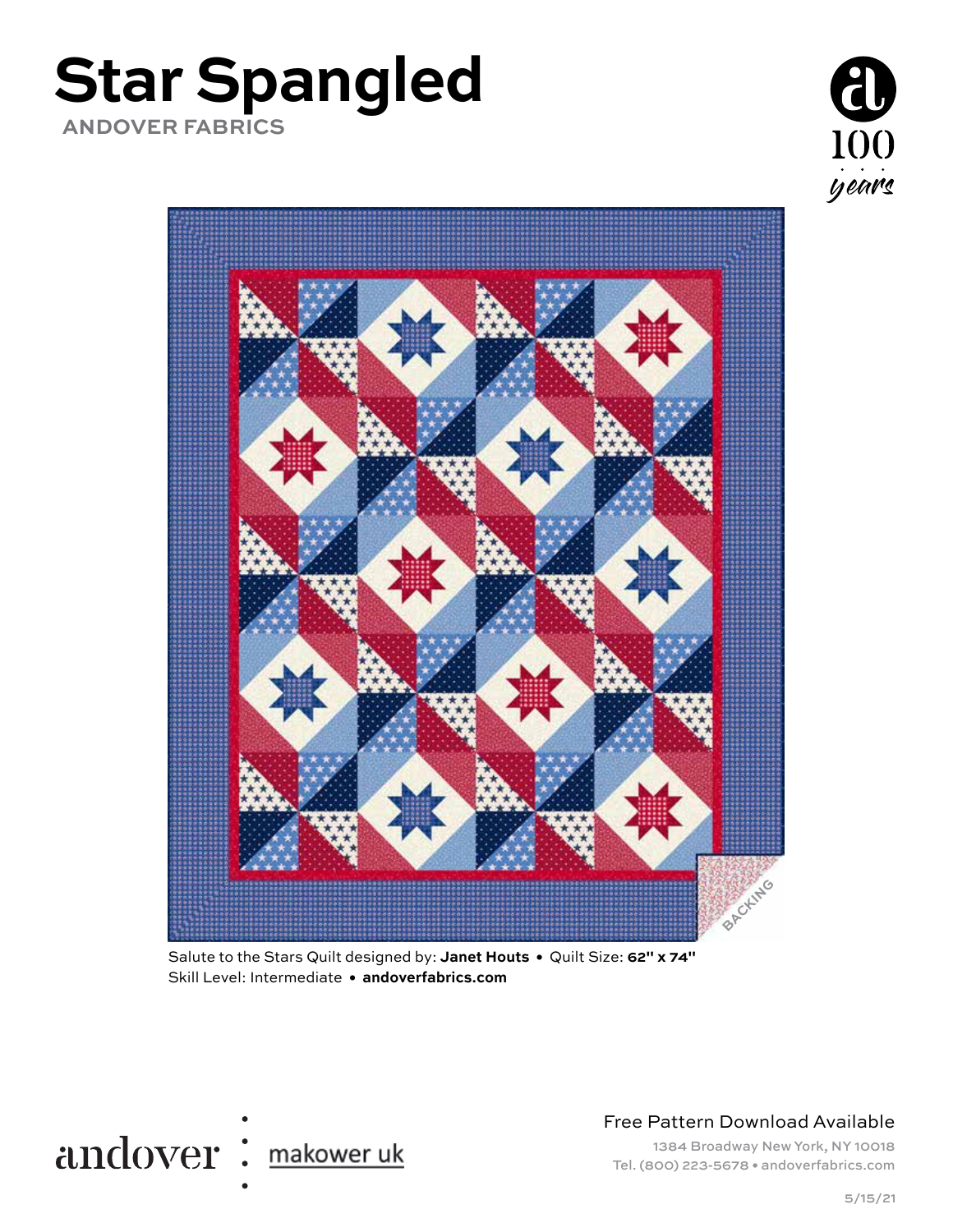# **Salute to the Stars Quilt**

Introducing Andover Fabrics new collection: **STAR SPANGLED** by Andover Fabrics Quilt designed by Janet Houts

Quilt finishes 62" x 74" 10 Block Y: 12" x 12" 10 Block Z: 12" x 12"

*Display your love of country and freedom with this patriotic throw that is chock-full of star prints. The two-block design uses easy piecing methods.*

# **Cutting Directions**

**Note:** Read assembly directions before cutting patches. All measurements are cut sizes and include **4**" seam allowances. A fat **8** is a 9" x 20"-22" cut of fabric. The mitered borders include extra length for insurance. WOF designates the width of fabric from selvedge to selvedge (approximately 42" wide).

#### **Fabric A**

Cut (20) squares 5**8**", cut in half diagonally to make 40 half-square triangles Cut (40) rectangles 2" x 3**2**" Cut (40) squares 2"

#### **Fabric B**

Cut (6) strips 1**2**" x WOF, pieced to make the following: (2) borders 1½" x 64**2**"

(2) borders 1½" x 52**2**"

#### **Fabric C**

Cut (2) borders 6**2**" x 76**2**", cut lengthwise Cut (2) borders 6**2**" x 64**2**", cut lengthwise Cut (5) squares 3**2**" for Block X centers

#### **Fabric D**

Cut (5) squares 3**2**" for Block Y Centers

**Fabric E** Cut (40) squares 2" for Flying Geese

#### **Fabric F**

Cut (40) squares 2" for Flying Geese

### **Fabric Requirements**

|                 |        | Yardage                       | Fabric |
|-----------------|--------|-------------------------------|--------|
| <b>Fabric A</b> | blocks | 1 yard                        | 9938L  |
| <b>Fabric B</b> | border | $\frac{3}{8}$ yard            | 9940R  |
| <b>Fabric C</b> | border | $2\frac{1}{4}$ yards          | 9941 B |
| <b>Fabric D</b> | blocks | fat $\frac{1}{8}$ yard        | 9941R  |
| <b>Fabric E</b> | blocks | fat $\frac{1}{8}$ yard        | 9942B  |
| <b>Fabric F</b> | blocks | fat $\frac{1}{8}$ yard        | 9942R  |
| <b>Fabric G</b> | blocks | $\frac{1}{2}$ yard            | 9943 B |
| <b>Fabric H</b> | blocks | $\frac{1}{2}$ yard            | 9943R  |
| <b>4 Prints</b> | blocks | $\frac{1}{2}$ yard each       |        |
|                 | 9944 B | $*9945B$<br>9944L             | 9945R  |
| <b>Binding</b>  |        | *9945 B<br>$\frac{5}{8}$ yard |        |
| <b>Backing</b>  |        | 9938 RL<br>4 yards            |        |

#### **Fabric G**

Cut (10) squares 7" (or 6<sup>7</sup>/<sub>8</sub>"), cut in half diagonally to make 20 half-square triangles (Read Step 1 before cutting)

#### **Fabric H**

Cut (10) squares 7" (or 6<sup>7</sup>/<sub>8</sub>"), cut in half diagonally to make 20 half-square triangles (Read Step 1 before cutting)

#### **4 Prints** From each:

Cut (10) squares 7" (or 6<sup>7</sup>/<sub>8</sub>"), cut in half diagonally to make 20 half-square triangles (80 triangles total) (Read Step 1 before cutting)

#### **Binding**

Cut (7) strips 2**2**" x WOF for binding

#### **Backing**

Cut (2) panels 41" x 70", pieced to fit quilt top with overlap on all sides

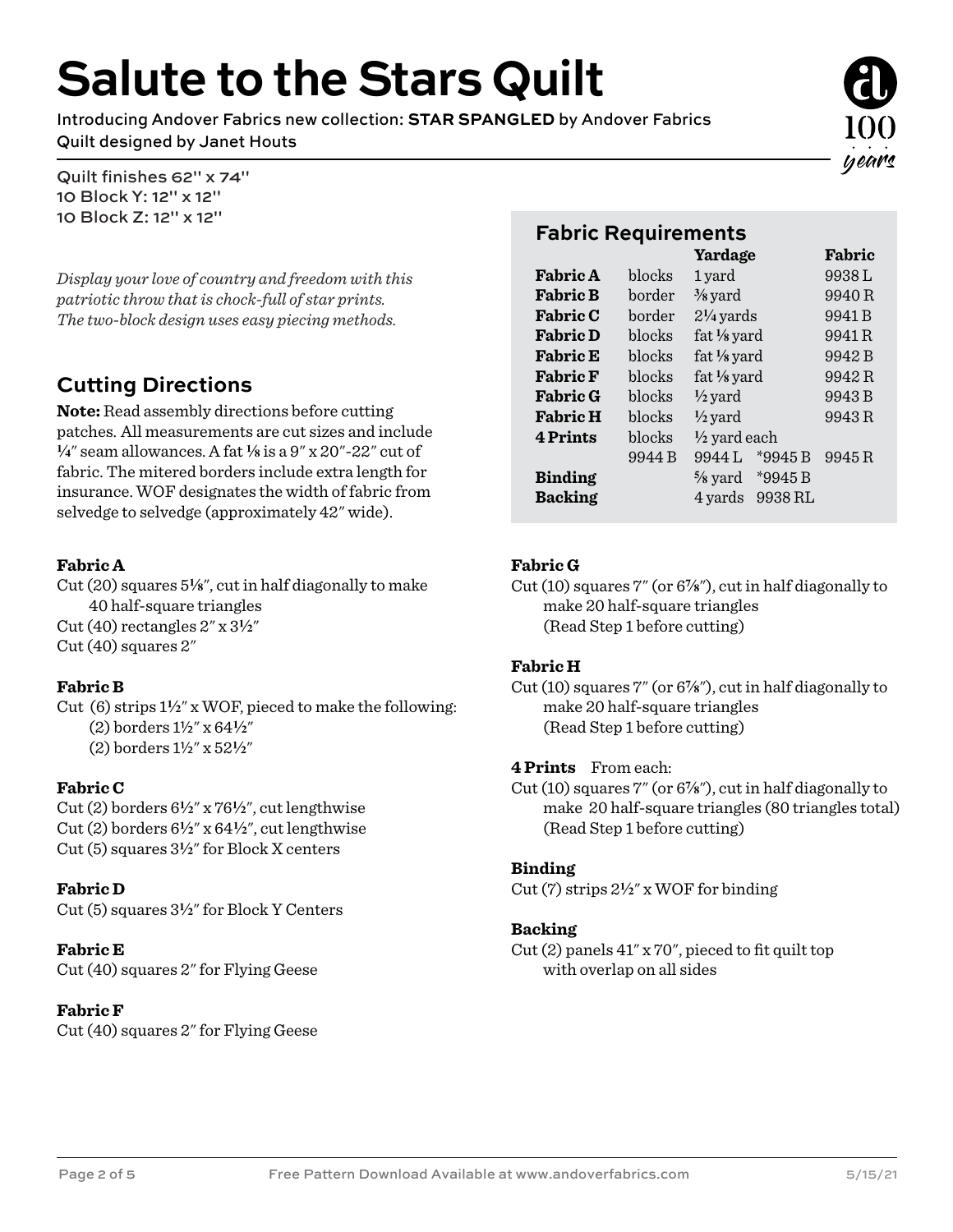## **Making the Quilt**

- **1.** The 7" squares for the blocks are cut slightly larger for insurance, and to allow the blocks to be trimmed to an exact 12**2**" square. If you prefer, cut the squares a precise  $6\frac{7}{8}$ " if you do not want to trim later.
- **2.** Flying Geese: Draw a diagonal line on the wrong side of each Fabric E and Fabric F 2" square. Place a marked square on one end of a Fabric A 2" x 3**2**" rectangle, right sides together. Sew on the marked line; trim away and discard excess fabric (Diagram 1). Press open. Repeat this process on the opposite end of the rectangle (Diagram 2) to make a Flying Geese Unit. Make 20 with Fabric E and 20 with Fabric F.
- **3.** Referring to the Block X and Block Y center diagrams, arrange 2 Flying Geese units with 4 Fabric A 2" squares and 1 Fabric C or D 3**2**" square into 3 rows. Join the patches into rows, and then join the rows. The star should measure 6½" square. Make 5 of each star block center.
- **4.** Referring to the Block X and Block Y diagrams, sew a Fabric A 5<sup>1</sup>/<sub>8</sub>" halfsquare triangle to each side of a star center. Press seam allowances away from the star. Sew 2 Fabric G and 2 Fabric H triangles to the star as shown. Trim the block to 12**2**" square if needed. Make 5 Block X and 5 Block Y.
- **5.** To make each Block Z, join the 7" (or  $6\frac{7}{8}$ ") half-square triangles cut from the 4 prints to make 4 pieced squares as shown. Join the squares into 2 rows, and then join the rows. Trim to 12**2**" if needed. Make 10 Block Z.
- **6.** Referring to the Quilt Diagram, arrange 1 Block X, 1 Block Y, and 2 Block Z in each of 5 horizontal rows. Note placement and rotation of each block. Looking through a camera or the wrong end of binoculars may help you find mistakes. Once you are satisfied with the arrangement, join the blocks in rows, and then join the rows.
- **7.** Join Fabric B and Fabric C borders to make 4 pieced borders. Sew the borders to the quilt, starting and stopping stitching **4**" from the quilt's raw edge. Miter the corners and trim the excess.



**7"**

**Block X Make 5 with blue center**





**2" 2"**

**x**



**Block X Center Make 5**

**Block Y Center Make 5**



**Block Y Make 5 with red center**



**Block Z – Make 10**

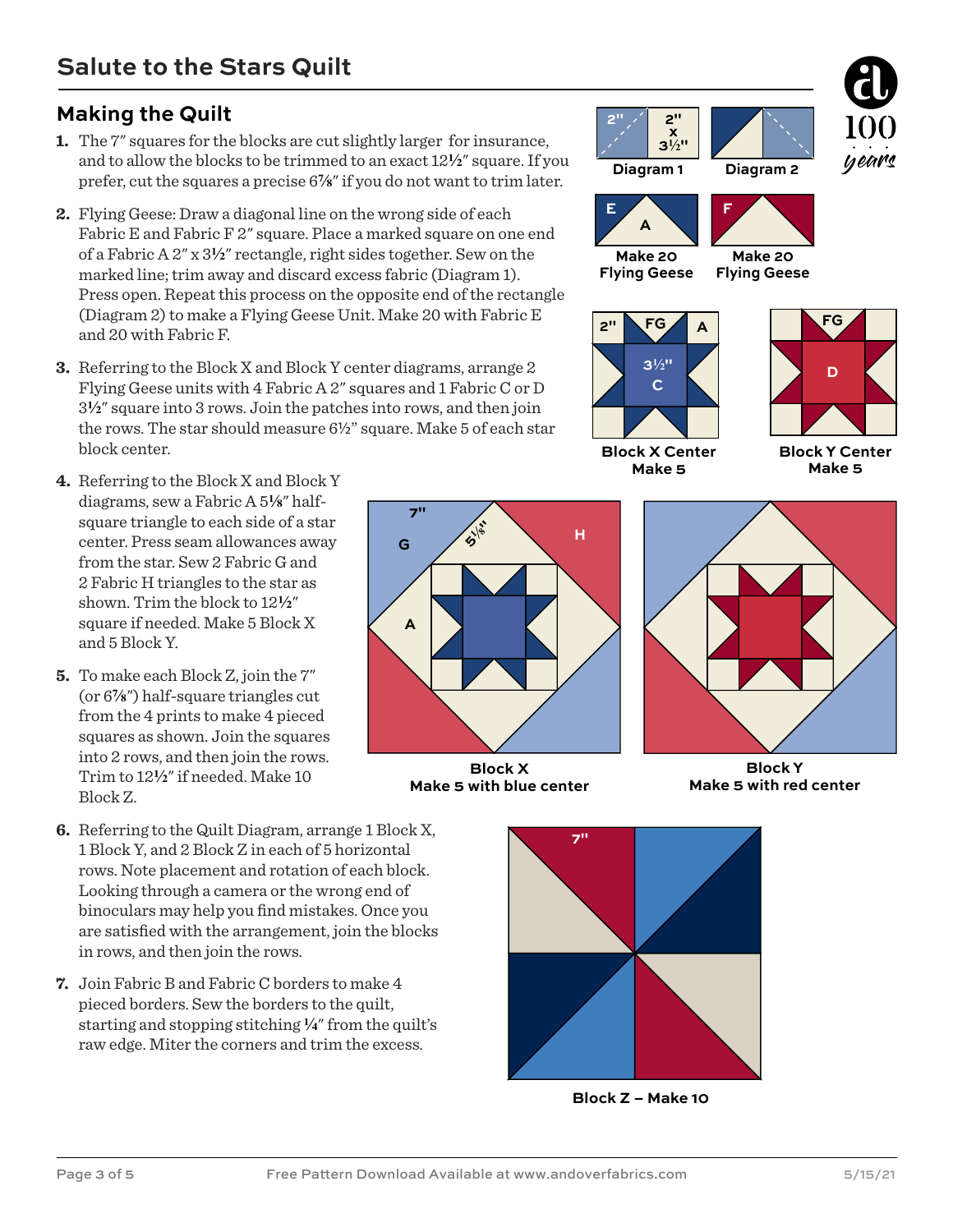## **Finishing the Quilt**

**8.** Layer the quilt with batting and backing and baste. Quilt in the ditch around borders and block patches. Fill in the background around the stars with "stipple" quilting or echo quilting. Quilt the outer border as desired. Or, quilt an overall design. Bind to finish the quilt.





**Quilt Diagram**